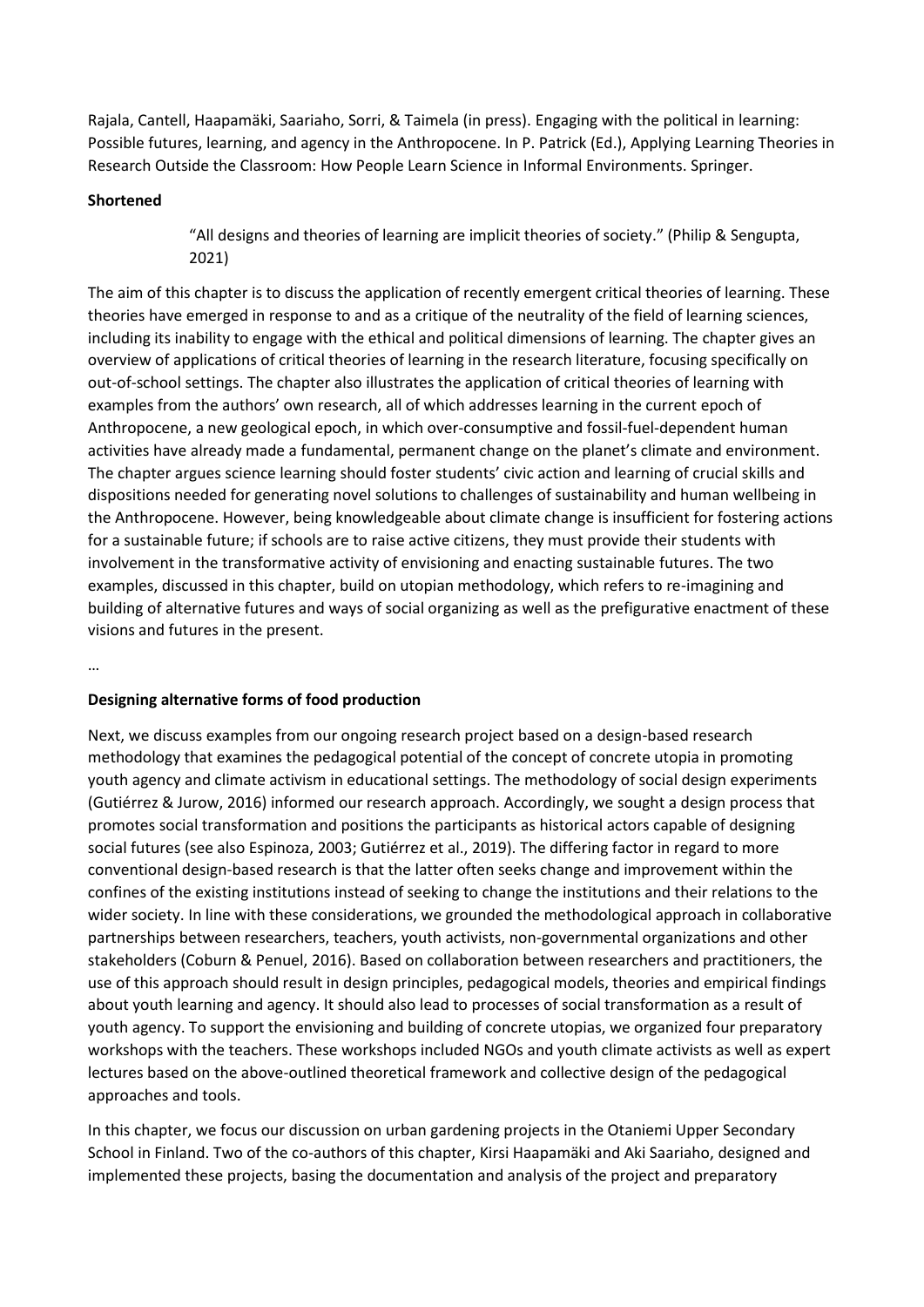workshops on an ethnographic research approach and data collection. Ethnography is understood as both a research methodology and research product; it is a reflexive account of social life that prioritizes participants' perspectives (Hammersley & Atkinson, 2007). The data collection methods included interviews, participant observations and field notes (supported by video recordings and photography as well as document analysis).

The two teachers designed and implemented a project motivated by a utopian vision of promoting a circular economy and alternative forms of food production in their school. In the following excerpt, Kirsi Haapamäki reflects on their vision:

## Excerpt 3

*Our dream is to create a learning environment of these growing methods mentioned, such as aeroponic, hydroponic and aquaponic, but also meadows, insect hotels, a real greenhouse, an instant house for growing oyster mushrooms, cell pods for cell cultivation producing berries or potato saplings, making biocarbon for cultivation and using bokashi liquid absorbed into it at school. We already have bees. This allows us to get concrete experiences about food production and all the things related to it. In this mini environment, we try to tackle challenges created by the accelerating greenhouse effect and loss of biodiversity. Hands-on doing gives us power and hope. What should be done on a big scale in the world is done on a little scale at our school.* 

This excerpt illustrates how the utopian vision did not remain at the level of abstract ideals, but took steps toward concrete action to realize the vision in practice. Implementing a form of circular economy in the students' lives, the students re-used materials in their everyday lived environments to cultivate food, such as using leftover food from the school and their homes to create soil in the bokashi compost or collecting sticks from the school yard to create biocarbon. The products created during the project, such as aeroponic potatoes or plants cultivated with the help of bokashi composting, were intended to be highly visible in the school building (see Figures X.2 and X.3) to attract the attention of those who were not part of the projects. The creation of these material products also helped facilitate cooperation between the different student groups, each of which conducted their own components of the whole project. For example, the project culminated in a terrace designed and constructed by the students that hosted the plants they had cultivated. Specifically, one group studied the bokashi composting method and created do-it-yourself composts, while another group made the biocarbon; then, both were used to cultivate plants in the terrace. During the interviews, the students reported that they felt a sense of belonging to a community of practice established through this cooperation. This creative way of distributing the work across several youth groups also helped realize the utopian vision within the institutional time constraints of the school.

Figure X.2 The different groups of students created the cultivation terrace and opened it for all. The students decided to place signs from climate action demonstrations on the door.

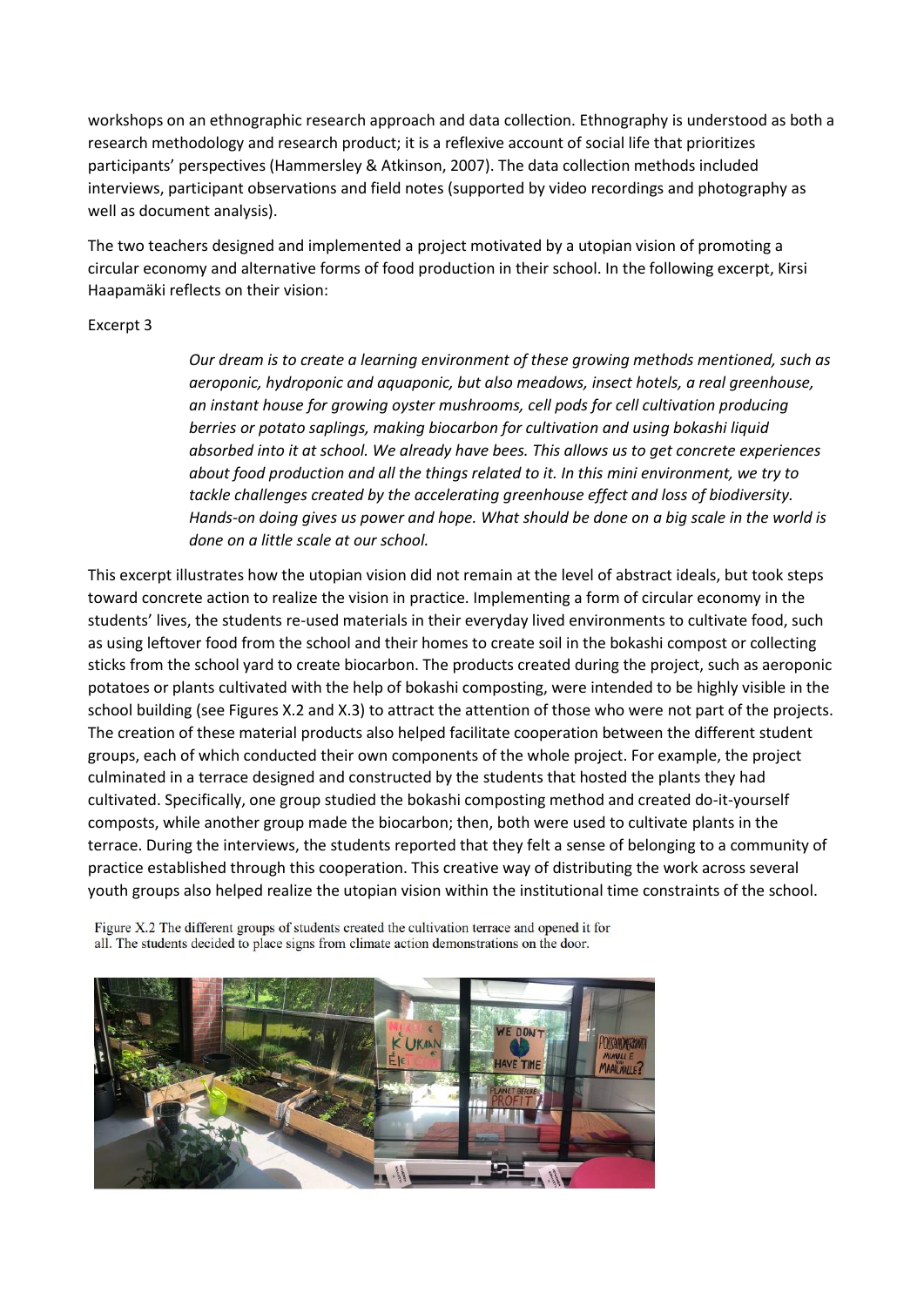Figure X.3 The students created biocarbon in the school yard (left). The students cultivated aeroponic potatoes, which they set up in the school dining hall.



The following excerpt from a student project plan illustrates a youth perspective on enacting the utopian vision:

#### Excerpt 4

*In a world in which food waste is a huge problem and landfills are filling up with waste that clearly doesn't belong there, our group wanted to see if we could get alternative composting methods to work while also maybe learning something about microbes and how they can be used to our advantage in composting.*

*Our school building also has a public library and they have been experimenting with bokashi composting for the last year or so. Our wonderful librarians were kind enough to introduce us to the world of bokashis, and we were immediately interested in this new and innovative way of turning your food scraps into nutrient-dense fertilizer that can be used, for example, in your garden. However, the bokashi composter in the library was quite pricey and, therefore, possibly something not everyone can consider buying.*

*After a little research, our group decided to expand our project a little bit more and see if we could possibly also build our very own bokashi composter out of everyday materials that everyone already has somewhere lying around. We also wanted to buy an actual bokashi set that could be used outside of this project too to show people how bokashis work and how they can be stored almost anywhere—for example, in a corner of our school cafeteria!*

The project plan showed how science learning about microbes and composting was functionalized to address crucial issues of ecological sustainability through envisioning alternative ways of organizing food production. This excerpt further illustrates how the students could exercise their agency across a range of informal and formal contexts of learning: They first learned the basics of bokashi composting from the staff of the local city library and decided to save money by building their own do-it-yourself bokashi composters and re-using left-over materials from their homes. In the following interview excerpt, one of the students participating in the project explains how the idea was not to complete a school task, but to make a change in the world.

## Excerpt 5

*Yeah so one of the goals of this bokashi thing was that we wanted to spread the word— to make an impact so that this would not be a mere school project that molders away in some*